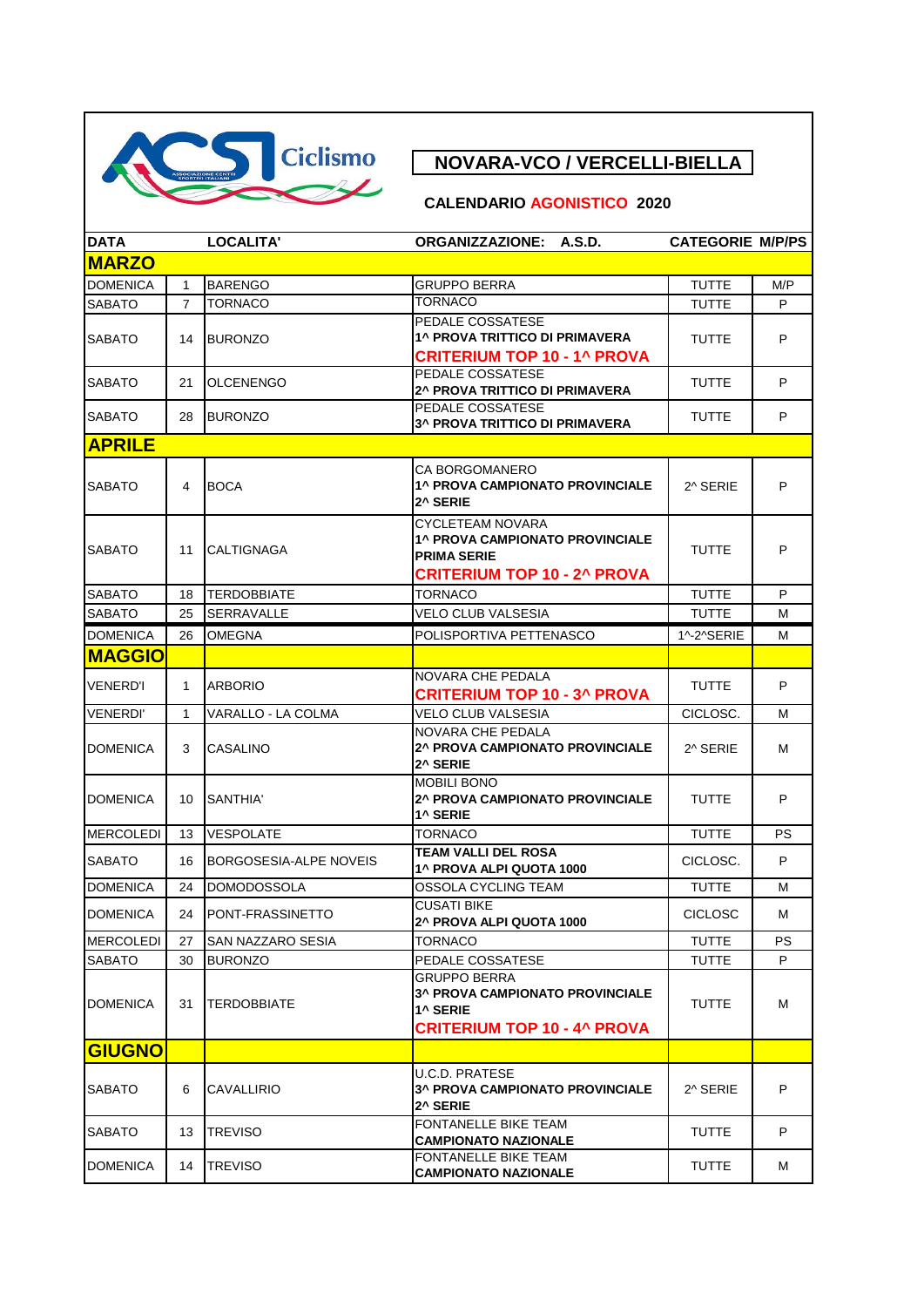| <b>DOMENICA</b>  | 14             | BIELLA - MEMORIAL PANTANI    | PEDALE COSSATESE                                                                                                                                        | <b>TUTTE</b>   | м          |
|------------------|----------------|------------------------------|---------------------------------------------------------------------------------------------------------------------------------------------------------|----------------|------------|
| <b>VENERDI</b>   | 19             | ORTA-ARMENO-MOTTARONE        | <b>BICI SPORT MOTTARONE</b>                                                                                                                             | CICLOSC.       | <b>NOT</b> |
| <b>SABATO</b>    | 20             | COSSATO                      | PEDALE COSSATESE<br>ULTIMA PROVA CAMPIONATO<br><b>PROVINCIALE 1^ SERIE -</b><br><b>1^ TAPPA GIRO DEL BIELLESE</b><br><b>CRITERIUM TOP 10 - 5^ PROVA</b> | <b>TUTTE</b>   | P          |
| <b>DOMENICA</b>  | 21             | ALPE QUAGGIONE               | <b>BICI CLUB OMEGNA</b><br>3^ PROVA ALPI QUOTA 1000                                                                                                     | CICLOSC.       | м          |
| <b>LUGLIO</b>    |                |                              |                                                                                                                                                         |                |            |
| <b>SABATO</b>    | 4              | <b>BIELLA</b>                | PEDALE COSSATESE<br><b>2^ TAPPA GIRO DEL BIELLESE</b>                                                                                                   | <b>TUTTE</b>   | P          |
| <b>DOMENICA</b>  | 5              | GHEMME-ALAGNA                | NOVARA CHE PEDALA<br><b>CRITERIUM TOP 10 - 6^ PROVA</b>                                                                                                 | <b>TUTTE</b>   | м          |
| <b>SABATO</b>    | 11             | <b>MOTTALCIATA</b>           | PEDALE COSSATESE<br>3^ TAPPA GIRO DEL BIELLESE                                                                                                          | <b>TUTTE</b>   | P          |
| <b>SABATO</b>    | 18             | <b>TORNACO</b>               | TORNACO<br>ULTIMA PROVA CAMPIONATO<br><b>PROVINCIALE SECONDA SERIE</b>                                                                                  | 2^ SERIE       | P          |
| <b>DOMENICA</b>  | 19             | VARZO-SAN DOMENICO           | TEAM BRIKO<br>4^ PROVA ALPI QUOTA 1000                                                                                                                  | <b>CICLOSC</b> | м          |
| <b>MERCOLEDI</b> | 22             | <b>ROBBIO</b>                | NOVARA CHE PEDALA                                                                                                                                       | <b>TUTTE</b>   | PS.        |
| <b>DOMENICA</b>  | 26             | <b>SALASCO</b>               | <b>MOBILI BONO</b>                                                                                                                                      | <b>TUTTE</b>   | м          |
| <b>DOMENICA</b>  | 26             | DOMODOSSOLA-LUSENTINO        | OSSOLA CYCLING TEAM<br>5^ PROVA ALPI QUOTA 1000                                                                                                         | <b>CICLOSC</b> | М          |
| <b>AGOSTO</b>    |                |                              |                                                                                                                                                         |                |            |
| <b>DOMENICA</b>  | 2              | COSSATO-PETTINENGO           | PEDALE COSSATESE<br>6^ PROVA ALPI QUOTA 1000                                                                                                            | <b>CICLOSC</b> | м          |
| <b>MERCOLEDI</b> | 5              | <b>BOCA</b>                  | NOVARA CHE PEDALA<br><b>1^ TAPPA GIRO DELLA PROVINCIA NO</b>                                                                                            | <b>TUTTE</b>   | P          |
| <b>GIOVEDI</b>   | 6              | CASALVOLONE                  | NOVARA CHE PEDALA<br>2^ TAPPA GIRO DELLA PROVINCIA NO                                                                                                   | <b>TUTTE</b>   | P          |
| <b>VENERDI</b>   | $\overline{7}$ | <b>SUNO</b>                  | NOVARA CHE PEDALA<br>3^ TAPPA GIRO DELLA PROVINCIA NO                                                                                                   | <b>TUTTE</b>   | P          |
| <b>SABATO</b>    | 8              | <b>MOMO</b>                  | AGOGNA BIKE<br>4^ TAPPA GIRO DELLA PROVINCIA NO                                                                                                         | <b>TUTTE</b>   | P          |
| <b>DOMENICA</b>  | 9              | OMEGNA-MASSIOLA              | POLISPORTIVA PETTENASCO<br>7^ PROVA ALPI QUOTA 1000                                                                                                     | <b>TUTTE</b>   | м          |
| LUNEDI           | 10             | VAPRIO D'AGOGNA              | NOVARA CHE PEDALA<br><b>CRITERIUM TOP 10 - 7^ PROVA</b>                                                                                                 | <b>TUTTE</b>   | P          |
| <b>GIOVEDI</b>   | 20             | <b>SUNO</b>                  | NOVARA CHE PEDALA                                                                                                                                       | <b>TUTTE</b>   | P          |
| <b>SABATO</b>    | 22             | VILLATA                      | NOVARA CHE PEDALA<br><b>CRITERIUM TOP 10 - 8^ PROVA</b>                                                                                                 | <b>TUTTE</b>   | P          |
| <b>MERCOLEDI</b> | 26             | <b>NIBBIOLA</b>              | <b>TORNACO</b>                                                                                                                                          | <b>TUTTE</b>   | PS.        |
| <b>SABATO</b>    | 29             | <b>PIODE-ALPE MEGGIANA</b>   | TEAM VALLI DEL ROSA<br><b>1^ PROVA COMBINATA NAZIONALE</b><br><b>DELLO SCALATORE</b><br>8^ PROVA ALPI QUOTA 1000                                        | <b>CICLOSC</b> | P          |
| <b>DOMENICA</b>  | 30             | <b>SCOPELLO-ALPE DI MERA</b> | TEAM VALLI DEL ROSA<br>2^ PROVA COMBINATA NAZIONALE<br><b>DELLO SCALATORE</b><br>9^ PROVA ALPI QUOTA 1000                                               | <b>CRONOSC</b> | м          |
| <b>SETTEMBRE</b> |                |                              |                                                                                                                                                         |                |            |
| <b>SABATO</b>    | 5              | <b>BURONZO</b>               | PEDALE COSSATESE                                                                                                                                        | <b>TUTTE</b>   | P          |
| <b>SABATO</b>    | 12             | <b>BOCA</b>                  | C.A BORGOMANERO<br><b>CRITERIUM TOP 10 - 9^ PROVA</b>                                                                                                   | TUTTE          | P          |
| <b>DOMENICA</b>  | 13             | <b>PONT CANAVESE</b>         | <b>CUSATI BIKE</b><br>CAMPIONATO NAZIONALE MONTAGNA                                                                                                     | TUTTE          | м          |